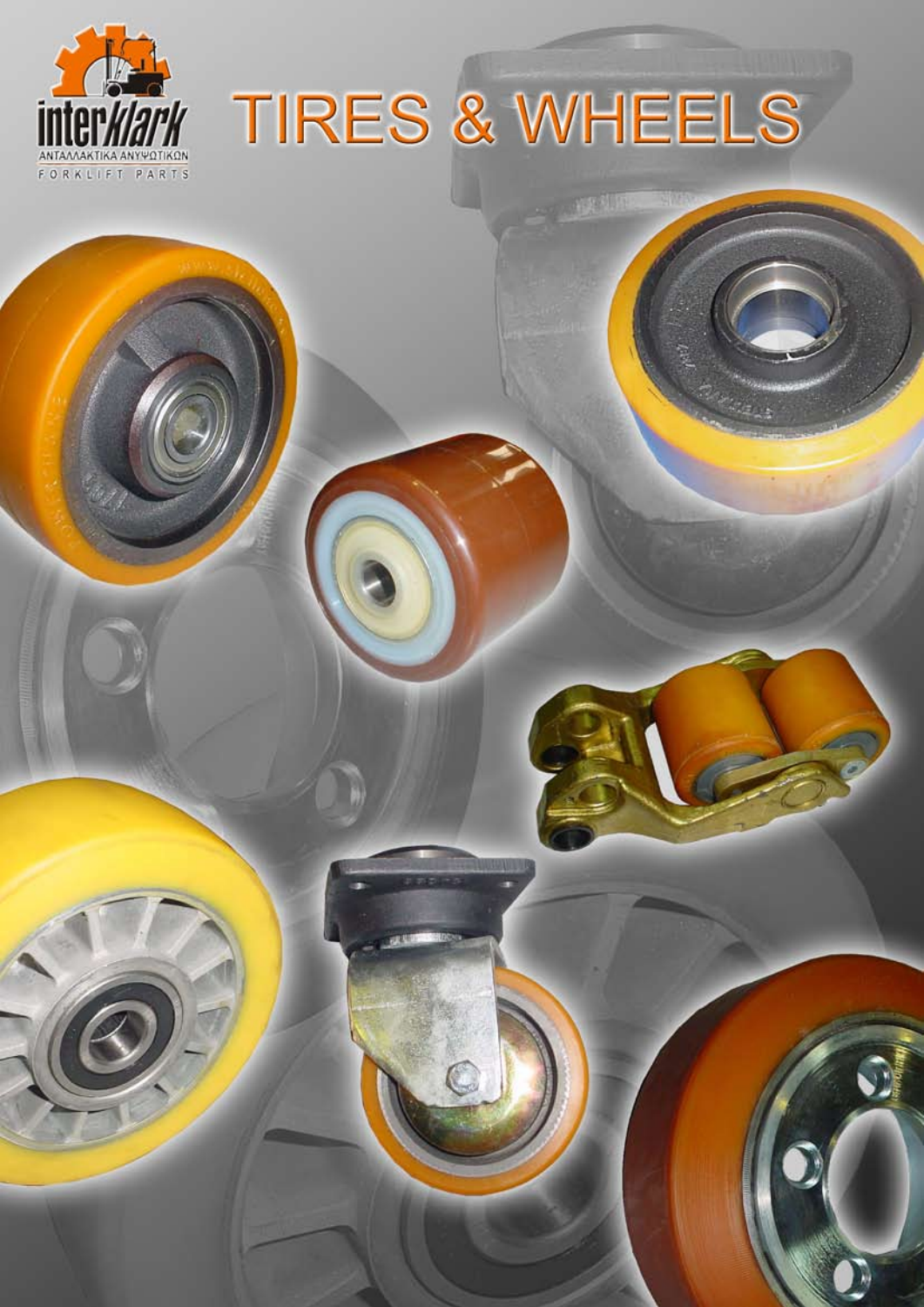

#### **Tires**



#### **# TYPE**

| 71383 | <b>SOLID NON MARKING 400-8</b>    |
|-------|-----------------------------------|
|       |                                   |
| 71388 | <b>SOLID NON MARKING 21x8-9</b>   |
|       |                                   |
| 71396 | AIR TUBE 5.00-8 BULL              |
|       |                                   |
| 71408 | <b>AIR TUBE 8.25-15 14PR BULL</b> |
|       |                                   |
| 71410 | AIR TUBE 28x9-15 14PR BULL        |
|       |                                   |
| 71423 | SOLID 7.00-12 / 5.00 CLIP         |
|       |                                   |
| 71424 | SOLID 6.50x10 NOVUM               |
|       |                                   |
| 36554 | SOLID NO MARKING 650-10           |
|       |                                   |
| 36967 | <b>SOLID TH 500x8/3.00</b>        |
|       |                                   |
| 36968 | <b>SOLID TH 600x9/4.00</b>        |
|       |                                   |
| 36969 | <b>SOLID TH 600x9/4.00</b>        |
|       |                                   |
| 36970 | <b>SOLID TH 700x12/5.00 TH</b>    |
|       |                                   |
| 37162 | <b>SOLID 6.00-9 E4FIX</b>         |
|       |                                   |
| 37163 | <b>SOLID 7.50-12 E4FIX</b>        |
|       |                                   |
| 37164 | SOLID 8.15-15 E4FIX (28x9-15)     |
|       |                                   |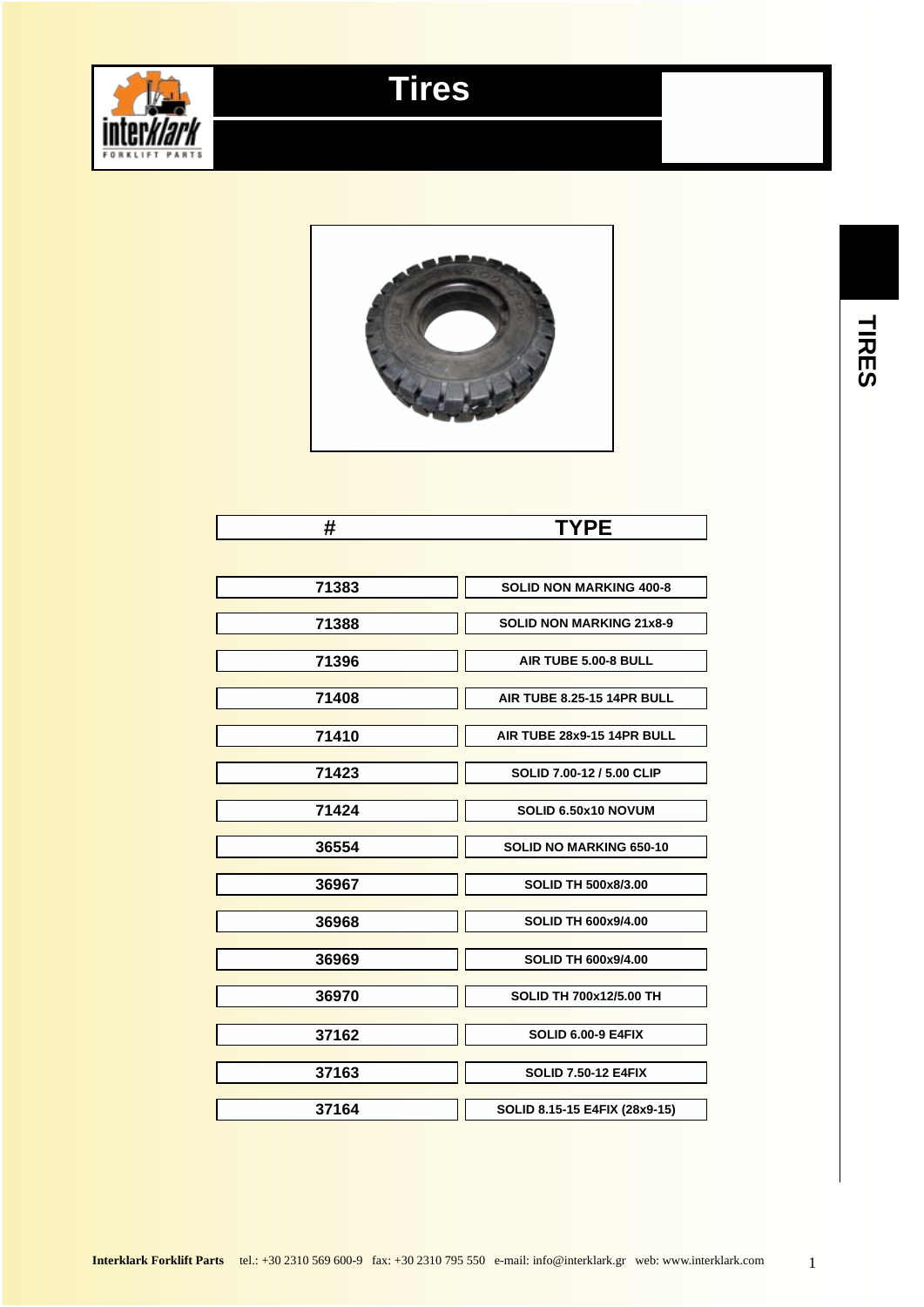

#### **Drive Wheels**



**TIRES & WHEELS**

TIRES & WHEELS

| Original Code:         |                    |                     |                   | Original Code:         |               |                 |                   |           | Original Code: |                        |                 |                   |
|------------------------|--------------------|---------------------|-------------------|------------------------|---------------|-----------------|-------------------|-----------|----------------|------------------------|-----------------|-------------------|
| Interklark Code: 36894 |                    |                     |                   | Interklark Code: 37059 |               |                 |                   |           |                | Interklark Code: 36831 |                 |                   |
| BT                     |                    |                     |                   | <b>BT</b>              |               |                 |                   | <b>BT</b> |                |                        |                 |                   |
|                        |                    |                     |                   |                        |               |                 |                   |           |                |                        |                 |                   |
| a                      | $\mathsf b$        | $\mathbf{C}$        | $\sf d$           | a                      | b             | $\mathbf{C}$    | ${\sf d}$         |           | a              | $\sf b$                | $\mathbf{C}$    | ${\sf d}$         |
| 310                    | 120                | 80                  | 7x16              | 250                    | 100           | 80              | 5x16              |           | 215            | 82                     | 60              | 5x11              |
|                        |                    |                     |                   |                        |               |                 |                   |           |                |                        |                 |                   |
| Original Code:         |                    |                     |                   | Original Code:         |               |                 |                   |           | Original Code: |                        |                 |                   |
| Interklark Code: 37059 |                    |                     |                   | Interklark Code: 36831 |               |                 |                   |           |                | Interklark Code: 37063 |                 |                   |
| BT                     |                    |                     |                   | <b>BT</b>              |               |                 |                   | <b>BT</b> |                |                        |                 |                   |
| a                      | $\sf b$            | $\mathbf{C}$        | ${\sf d}$         | a                      | $\sf b$       | c               | ${\sf d}$         |           | $\mathsf{a}$   | $\sf b$                | $\mathtt{C}$    | ${\sf d}$         |
| 215                    | 80                 | 60                  | 5x11              | 215                    | 90            | 60              | 5x11              |           | 310            | 120                    | 80              | 7x16              |
|                        |                    |                     |                   |                        |               |                 |                   |           |                |                        |                 |                   |
| Original Code:         |                    |                     |                   | Original Code:         |               |                 |                   |           | Original Code: |                        |                 |                   |
| Interklark Code: 37202 |                    |                     |                   | Interklark Code: 36810 |               |                 |                   |           |                | Interklark Code: 36903 |                 |                   |
| <b>BT</b>              |                    |                     |                   | BT                     |               |                 |                   |           | Jungheinrich   |                        |                 |                   |
|                        |                    |                     |                   |                        |               |                 |                   |           |                |                        |                 |                   |
| $\mathsf a$<br>310     | $\mathsf b$<br>110 | ${\bf c}$<br>$80\,$ | ${\sf d}$<br>5x16 | $\mathsf a$<br>230     | $\sf b$<br>82 | ${\bf c}$<br>45 | ${\sf d}$<br>5x14 |           | a<br>230       | $\mathsf b$<br>$70\,$  | ${\bf c}$<br>45 | ${\sf d}$<br>5x14 |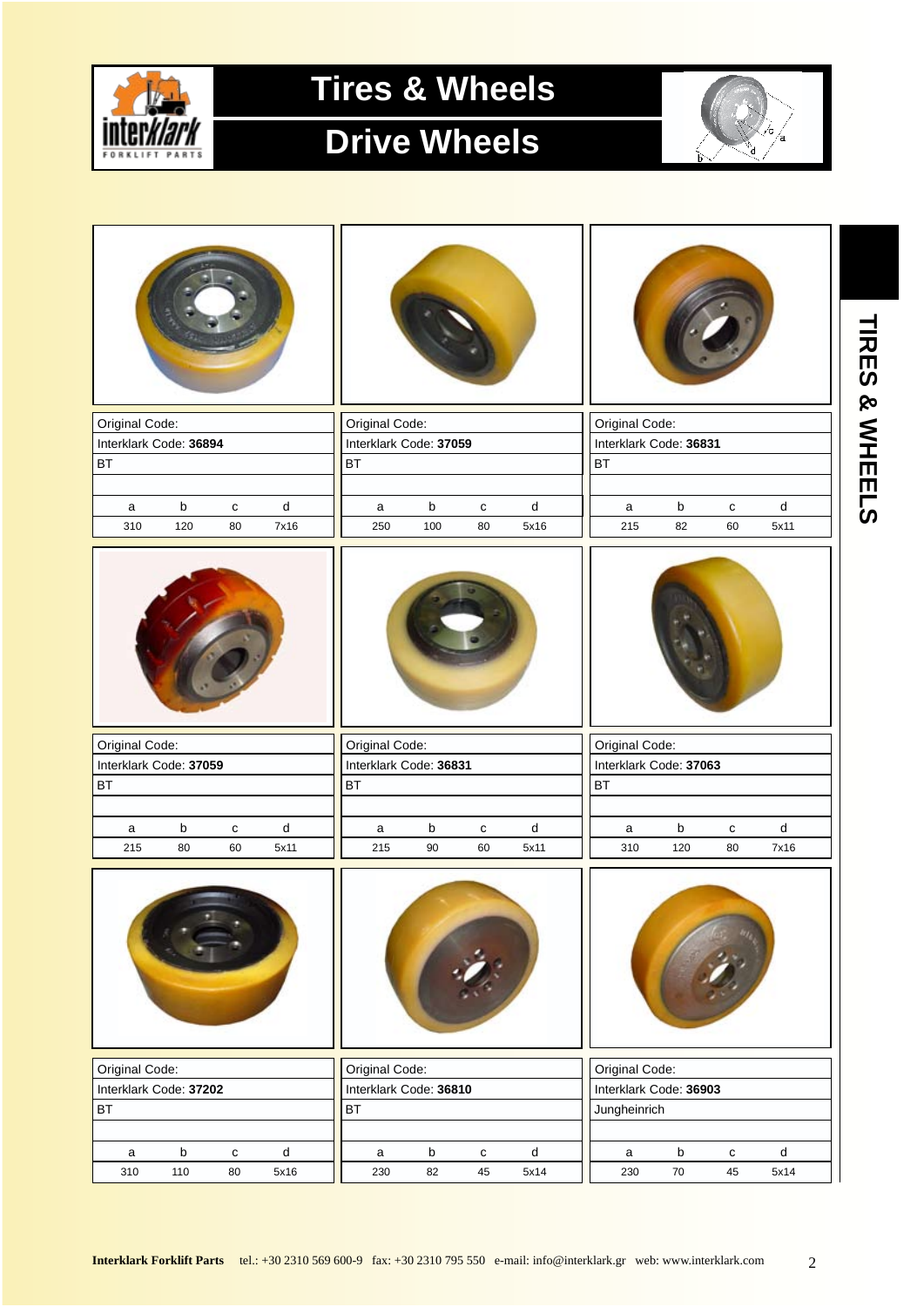

#### **Forks**



|           | Original Code:                           |       |               |                                |           | Original Code:                           |                            |                                              |                                |                | Original Code:                           |       |                |                                |
|-----------|------------------------------------------|-------|---------------|--------------------------------|-----------|------------------------------------------|----------------------------|----------------------------------------------|--------------------------------|----------------|------------------------------------------|-------|----------------|--------------------------------|
|           | Interklark Code: 37112                   |       |               |                                |           | Interklark Code: 37132                   |                            |                                              |                                |                | Interklark Code: 36830                   |       |                |                                |
| <b>BT</b> |                                          |       |               |                                | <b>BT</b> |                                          |                            |                                              |                                | <b>BT</b>      |                                          |       |                |                                |
|           |                                          |       |               |                                |           |                                          |                            |                                              |                                |                |                                          |       |                |                                |
| a         | $b_1/b_2$                                | C1/C2 | $d_1/d_2/d_3$ | e <sub>1</sub> /e <sub>2</sub> | a         | $b_1/b_2$                                | C1/C2                      | $d_1/d_2/d_3$                                | e <sub>1</sub> /e <sub>2</sub> | a              | $b_1/b_2$                                | C1/C2 | $d_1/d_2/d_3$  | e <sub>1</sub> /e <sub>2</sub> |
| 148       | 102                                      | 79    | 17            | $\overline{a}$                 | 220       |                                          | 88,4/126 48/108,3 30/25/25 |                                              | 77,8/50,8                      | 151            | 101                                      | 78    | 20/15          |                                |
|           |                                          |       |               |                                |           |                                          |                            |                                              |                                | C <sub>2</sub> |                                          |       |                |                                |
|           | Original Code:                           |       |               |                                |           | Original Code:                           |                            |                                              |                                |                | Original Code:                           |       |                |                                |
|           | Interklark Code: 37111                   |       |               |                                |           | Interklark Code: 36948                   |                            |                                              |                                |                | Interklark Code: 36961                   |       |                |                                |
| <b>BT</b> |                                          |       |               |                                | <b>BT</b> |                                          |                            |                                              |                                | <b>BT</b>      |                                          |       |                |                                |
|           |                                          |       |               |                                |           |                                          |                            |                                              |                                |                |                                          |       |                |                                |
| a         | $b_1/b_2$                                | C1/C2 | $d_1/d_2/d_3$ | e <sub>1</sub> /e <sub>2</sub> | a         | $b_1/b_2$                                | C1/C2                      | $d_1/d_2/d_3$ e1/e2                          |                                | a              | $\mathsf b$                              | C1/C2 | d <sub>1</sub> | e                              |
| 151       | 101                                      | 78    | 20/15         | $\Box$                         |           |                                          |                            |                                              |                                |                |                                          |       |                |                                |
|           |                                          |       |               |                                |           |                                          |                            | 186 108,1/139,5 69,2/115,3 20/24,5/27,5 68,5 |                                | 182            | 118                                      | 40/25 | 15             | $\blacksquare$                 |
|           |                                          |       |               |                                |           |                                          |                            |                                              |                                |                |                                          |       |                |                                |
|           |                                          |       |               |                                |           |                                          |                            |                                              |                                |                |                                          |       |                |                                |
|           | Original Code:<br>Interklark Code: 37104 |       |               |                                |           | Original Code:<br>Interklark Code: 37131 |                            |                                              |                                |                | Original Code:<br>Interklark Code: 37107 |       |                |                                |
| <b>BT</b> |                                          |       |               |                                | <b>BT</b> |                                          |                            |                                              |                                | <b>BT</b>      |                                          |       |                |                                |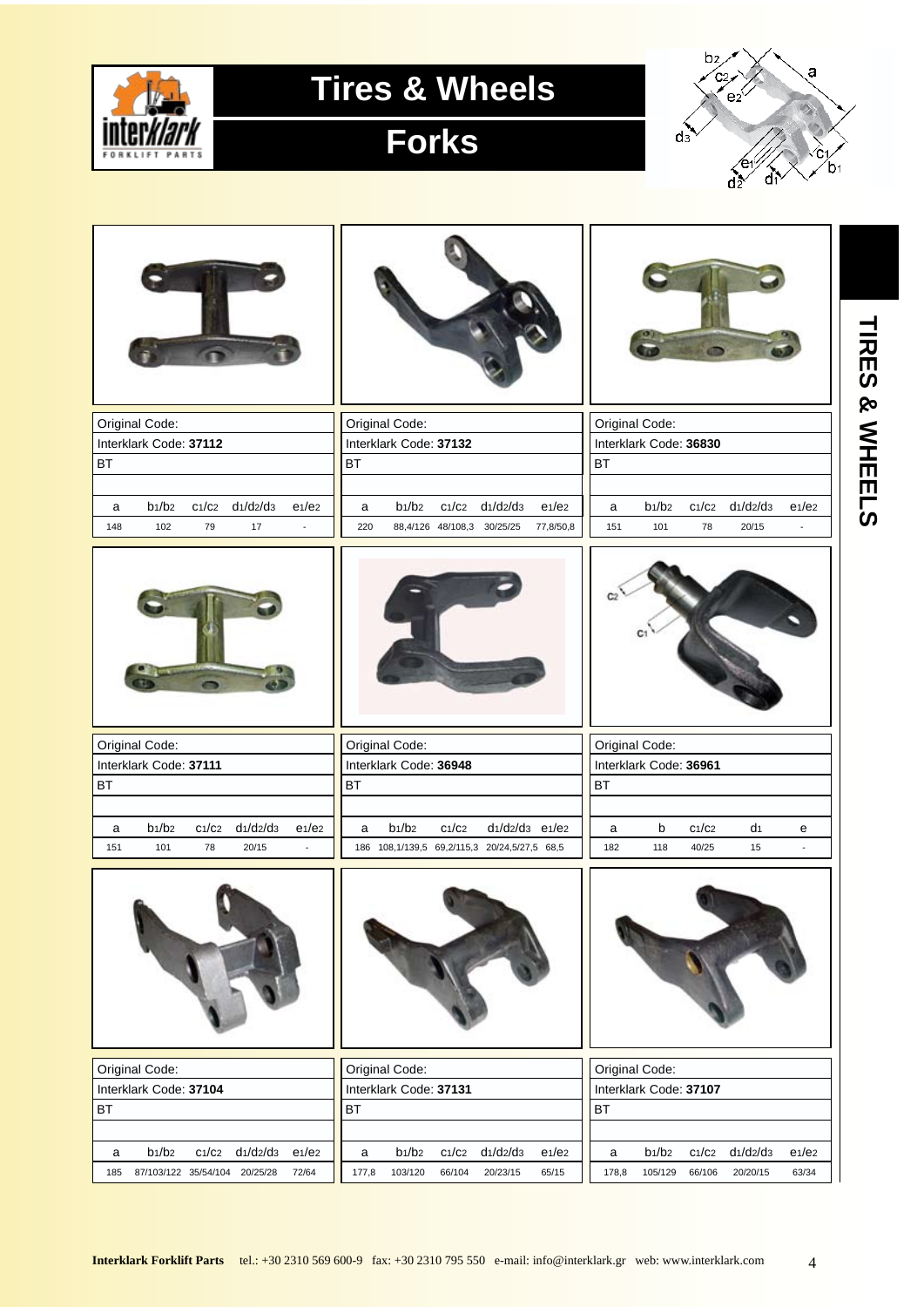

# **Forks**



| Original Code:                                                                                                                 | Original Code:                                                                                                                   | Original Code:                                                                                                                   |
|--------------------------------------------------------------------------------------------------------------------------------|----------------------------------------------------------------------------------------------------------------------------------|----------------------------------------------------------------------------------------------------------------------------------|
| Interklark Code: 37089                                                                                                         | Interklark Code: 37097                                                                                                           | Interklark Code: 37096                                                                                                           |
| Jungheinrich                                                                                                                   | Jungheinrich                                                                                                                     | Jungheinrich                                                                                                                     |
|                                                                                                                                |                                                                                                                                  |                                                                                                                                  |
| $b_1/b_2$<br>C1/C2<br>$d_1/d_2/d_3$<br>e <sub>1</sub> /e <sub>2</sub><br>a<br>178,7 111,3/124,7 54,8/107 17,6/17,6/20<br>65/33 | $b_1/b_2$<br>C1/C2<br>$d_1/d_2/d_3$<br>e <sub>1</sub> /e <sub>2</sub><br>a<br>230<br>147,7<br>122<br>30/30/25<br>87,3            | $b_1/b_2$<br>C1/C2<br>$d_1/d_2/d_3$<br>e <sub>1</sub> /e <sub>2</sub><br>a<br>240,7 101/134,6<br>46,4/106<br>30/25/25<br>75,7/67 |
|                                                                                                                                |                                                                                                                                  |                                                                                                                                  |
| Original Code:                                                                                                                 | Original Code:                                                                                                                   | Original Code:                                                                                                                   |
| Interklark Code: 37103                                                                                                         | Interklark Code: 37095                                                                                                           | Interklark Code: 37094                                                                                                           |
| Jungheinrich                                                                                                                   | Jungheinrich                                                                                                                     | Jungheinrich                                                                                                                     |
|                                                                                                                                |                                                                                                                                  |                                                                                                                                  |
| $b_1/b_2$<br>C1/C2<br>$d_1/d_2/d_3$<br>e <sub>1</sub> /e <sub>2</sub><br>a<br>244,4 103/133,8<br>46/115<br>30/25/25<br>76/67,3 | $b_1/b_2$<br>C1/C2<br>$d_1/d_2/d_3$<br>e <sub>1</sub> /e <sub>2</sub><br>a<br>241,5<br>106,7/141 47,2/108<br>30/25/25<br>72/51,3 | $b_1/b_2$<br>$d_1/d_2/d_3$<br>C1/C2<br>e <sub>1</sub> /e <sub>2</sub><br>a<br>243,6<br>107/141,2 50,6/118 30/25/35<br>75/51      |
|                                                                                                                                |                                                                                                                                  |                                                                                                                                  |
| Original Code:                                                                                                                 | Original Code:                                                                                                                   | Original Code:                                                                                                                   |
| Interklark Code: 37092                                                                                                         | Interklark Code: 37091                                                                                                           | Interklark Code: 37098                                                                                                           |
| Jungheinrich                                                                                                                   | Jungheinrich                                                                                                                     | Jungheinrich                                                                                                                     |
|                                                                                                                                |                                                                                                                                  |                                                                                                                                  |
| $d_1/d_2/d_3$<br>$b_1/b_2$<br>C1/C2<br>$e_1/e_2$<br>a<br>89,4/123,5 46,4/100<br>30/25/25<br>78,4/55,4<br>247                   | $b_1/b_2$<br>$d_1/d_2/d_3$<br>C1/C2<br>$e_1/e_2$<br>a<br>244,7<br>88,4/126 46,3/100,7 35/25/30<br>80/55,5                        | $b_1/b_2$<br>$d_1/d_2/d_3$<br>C1/C2<br>$e_1/e_2$<br>a<br>245<br>97,6/134<br>46,7/109 30/25/35<br>78/55,4                         |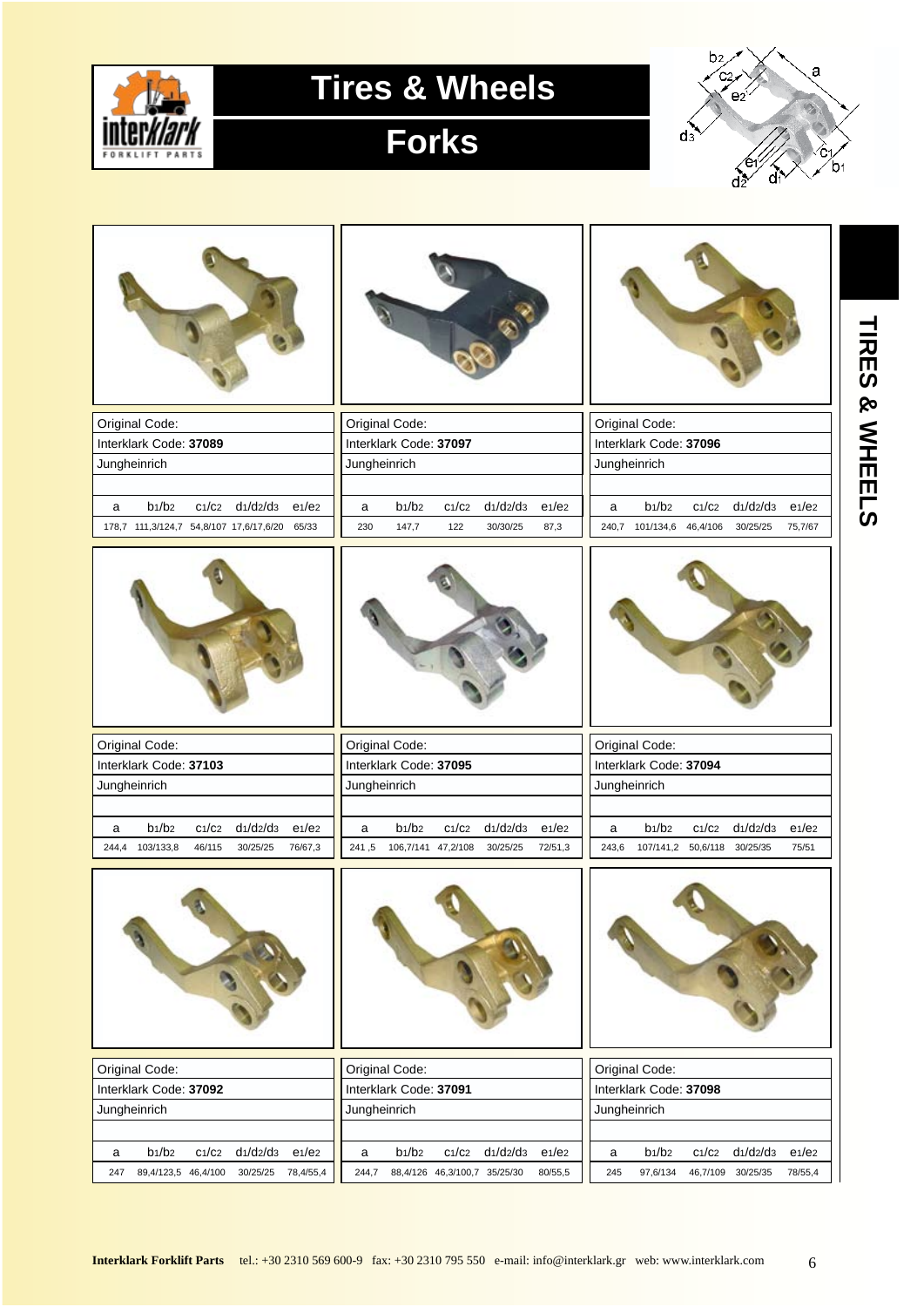

# **Load Rollers**



| Original Code:                            | Original Code:                                           | Original Code:                                        |
|-------------------------------------------|----------------------------------------------------------|-------------------------------------------------------|
| Interklark Code: 36828                    | Interklark Code: 36893                                   | Interklark Code: 37060                                |
| BT                                        | <b>BT</b>                                                | BT                                                    |
|                                           |                                                          |                                                       |
| b<br>${\sf d}$<br>$\mathbf c$<br>a        | $\sf b$<br>${\sf d}$<br>C<br>$\mathsf{a}$                | b<br>$\operatorname{\mathsf{d}}$<br>$\mathbf{C}$<br>a |
| 75<br>$77\,$<br>13<br>80                  | 95<br>80<br>93<br>20                                     | $17\,$<br>85<br>77<br>$\blacksquare$                  |
|                                           |                                                          |                                                       |
| Original Code:                            | Original Code:                                           | Original Code:                                        |
| Interklark Code: 37064                    | Interklark Code: 37211                                   | Interklark Code: 37054                                |
| <b>BT</b>                                 | <b>BT</b>                                                | <b>BT</b>                                             |
|                                           |                                                          |                                                       |
| $\sf b$<br>${\sf d}$<br>a<br>$\mathbf{C}$ | $\sf b$<br>${\sf d}$<br>$\mathbf{C}$<br>a                | b<br>d<br>$\mathbf{C}$<br>a                           |
| 80<br>75<br>13<br>÷.                      | 75<br>42<br>85<br>$\Box$                                 | 83<br>75<br>54<br>$\Box$                              |
|                                           |                                                          |                                                       |
| Original Code:                            | Original Code:                                           | Original Code:                                        |
| Interklark Code: 36825                    | Interklark Code: 36823                                   | Interklark Code: 37299                                |
| <b>BT</b>                                 | <b>BT</b>                                                | BT                                                    |
|                                           |                                                          |                                                       |
| $\sf b$<br>d<br>a<br>${\bf c}$            | $\mathsf b$<br>${\sf d}$<br>$\mathtt{C}$<br>$\mathsf{a}$ | $\mathsf b$<br>${\bf c}$<br>d<br>a                    |
| 75<br>83<br>$20\,$<br>$\Box$              | 85<br>${\bf 75}$<br>$77\,$<br>$17\,$                     | 84<br>100<br>$10\,$<br>$\omega$                       |

9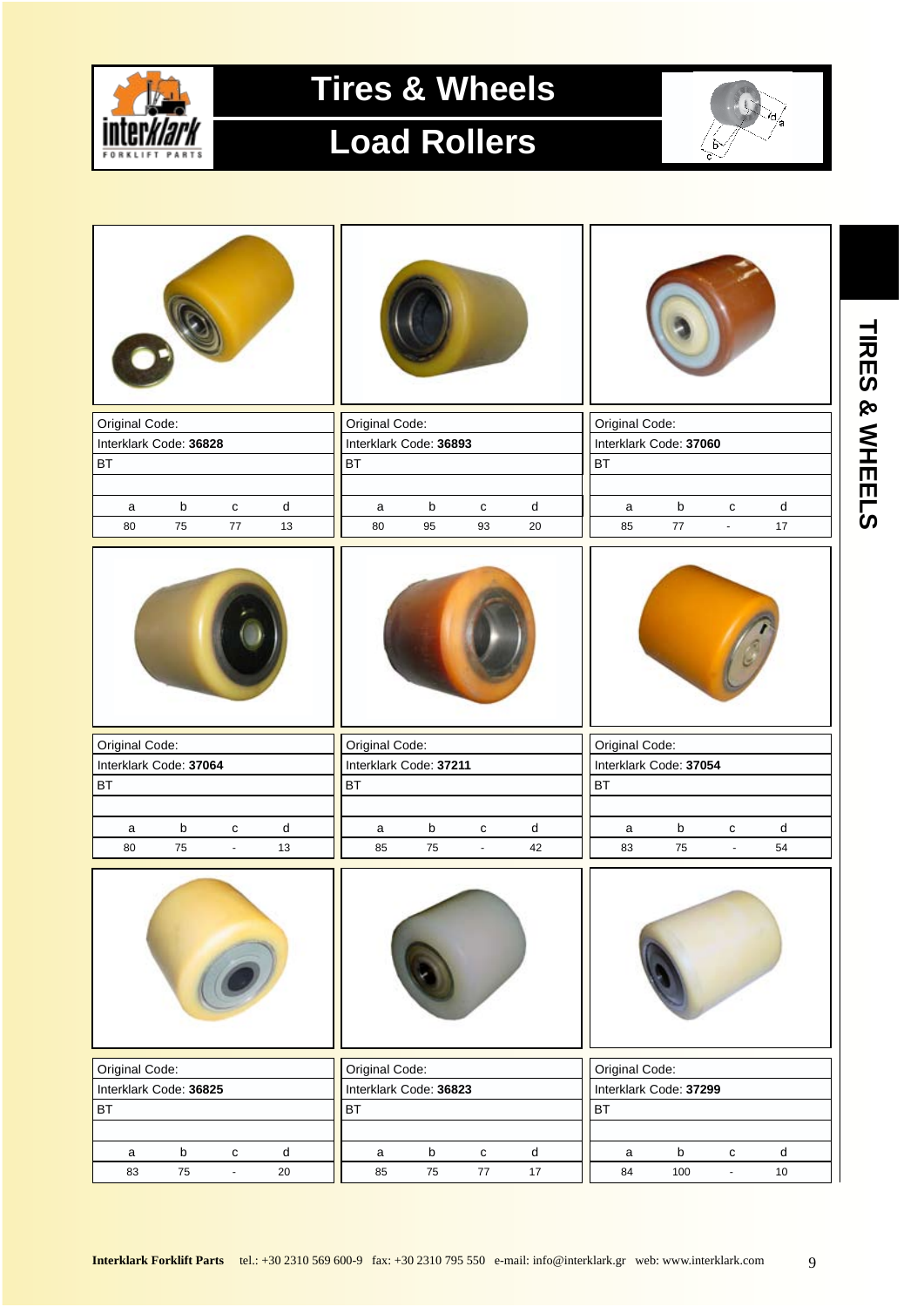

# **Load Wheels**



| Original Code:         |             |              | Original Code:         |         |              | Original Code:         |             |              |
|------------------------|-------------|--------------|------------------------|---------|--------------|------------------------|-------------|--------------|
| Interklark Code: 36895 |             |              | Interklark Code: 37024 |         |              | Interklark Code: 37062 |             |              |
| <b>BT</b>              |             |              | BT                     |         |              | BT                     |             |              |
| $\mathsf a$            | $\sf b$     | $\mathtt{C}$ | $\mathsf a$            | $\sf b$ | $\mathtt{C}$ | $\mathsf{a}$           | $\mathsf b$ | $\mathtt{C}$ |
| 300                    | 100         | $90\,$       | 300                    | 96      | 40           | 145                    | 75          | 25           |
|                        |             |              |                        |         |              |                        |             |              |
| Original Code:         |             |              | Original Code:         |         |              | Original Code:         |             |              |
| Interklark Code: 37204 |             |              | Interklark Code: 37206 |         |              | Interklark Code: 37203 |             |              |
| <b>BT</b>              |             |              | <b>BT</b>              |         |              | Jungheinrich           |             |              |
| a                      | $\mathsf b$ | $\mathtt{C}$ | $\mathsf a$            | $\sf b$ | $\mathtt{C}$ | $\mathsf a$            | $\mathsf b$ | $\mathbf{C}$ |
| 151                    | $77\,$      | 26           | 230                    | 110     | 80           | 200                    | 106         | $30\,$       |
|                        |             |              |                        |         |              |                        |             |              |
| Original Code:         |             |              | Original Code:         |         |              | Original Code:         |             |              |
| Interklark Code:       |             |              | Interklark Code:       |         |              | Interklark Code:       |             |              |
|                        |             |              |                        |         |              |                        |             |              |
| $\mathsf{a}$           | $\mathsf b$ | $\mathbf c$  | $\mathsf{a}$           | $\sf b$ | ${\bf c}$    | $\mathsf{a}$           | $\mathsf b$ | ${\tt c}$    |
|                        |             |              |                        |         |              |                        |             |              |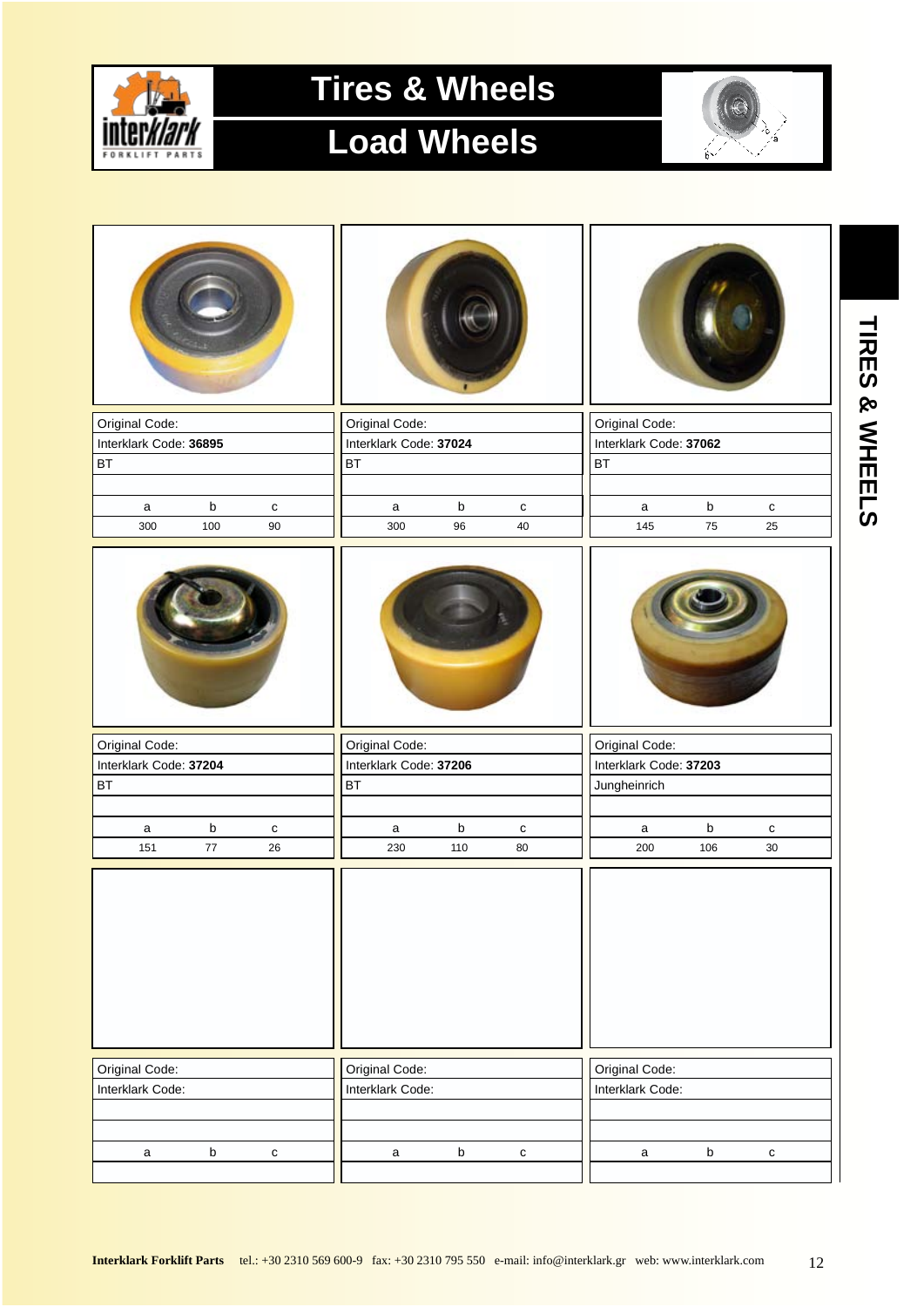

# **Support Wheels**



| Original Code:                           |         |              |                             | Original Code:                           |             |                |                             | Original Code:                           |         |              |                             |  |
|------------------------------------------|---------|--------------|-----------------------------|------------------------------------------|-------------|----------------|-----------------------------|------------------------------------------|---------|--------------|-----------------------------|--|
| Interklark Code: 37061                   |         |              |                             | Interklark Code: 36829                   |             |                |                             | Interklark Code: 37001                   |         |              |                             |  |
| <b>BT</b>                                |         |              |                             | BT                                       |             |                |                             | BT                                       |         |              |                             |  |
|                                          |         |              |                             |                                          |             |                |                             |                                          |         |              |                             |  |
| a                                        | $\sf b$ | $\mathbf{C}$ | ${\sf d}$                   | $\mathsf a$                              | $\mathsf b$ | ${\bf c}$      | d                           | a                                        | $\sf b$ | $\mathtt{C}$ | ${\sf d}$                   |  |
| 100                                      | 40      | 40           | 15                          | 125                                      | 40          | 50             | 20                          | 125                                      | 50      | 54           | 20                          |  |
|                                          |         |              |                             |                                          |             |                |                             |                                          |         |              |                             |  |
| Original Code:                           |         |              |                             | Original Code:                           |             |                |                             | Original Code:                           |         |              |                             |  |
| Interklark Code: 36827                   |         |              |                             | Interklark Code: 36947                   |             |                |                             | Interklark Code: 37210                   |         |              |                             |  |
| <b>BT</b>                                |         |              |                             | <b>BT</b>                                |             |                |                             | BT                                       |         |              |                             |  |
|                                          |         |              |                             |                                          |             |                |                             |                                          |         |              |                             |  |
|                                          |         |              |                             |                                          |             |                |                             |                                          |         |              |                             |  |
| a                                        | b       | $\mathbf{C}$ | ${\sf d}$                   | $\mathsf a$                              | b           | C              | d                           | a                                        | b       | $\mathtt{C}$ | d                           |  |
| 125                                      | 40      | 50           | 20                          | 139                                      | 60          | $\blacksquare$ | 20                          | 140                                      | 60      | 68           | 52                          |  |
|                                          |         |              |                             |                                          |             |                |                             |                                          |         |              |                             |  |
|                                          |         |              |                             |                                          |             |                |                             |                                          |         |              |                             |  |
| Original Code:<br>Interklark Code: 36826 |         |              |                             | Original Code:<br>Interklark Code: 37142 |             |                |                             | Original Code:<br>Interklark Code: 36900 |         |              |                             |  |
| <b>BT</b>                                |         |              |                             | Jungheinrich                             |             |                |                             | Jungheinrich                             |         |              |                             |  |
| $\mathsf a$                              | $\sf b$ | $\mathtt{C}$ | $\operatorname{\mathsf{d}}$ | $\mathsf a$                              | $\sf b$     | ${\bf c}$      | $\operatorname{\mathsf{d}}$ | $\mathsf{a}$                             | $\sf b$ | ${\bf C}$    | $\operatorname{\mathsf{d}}$ |  |